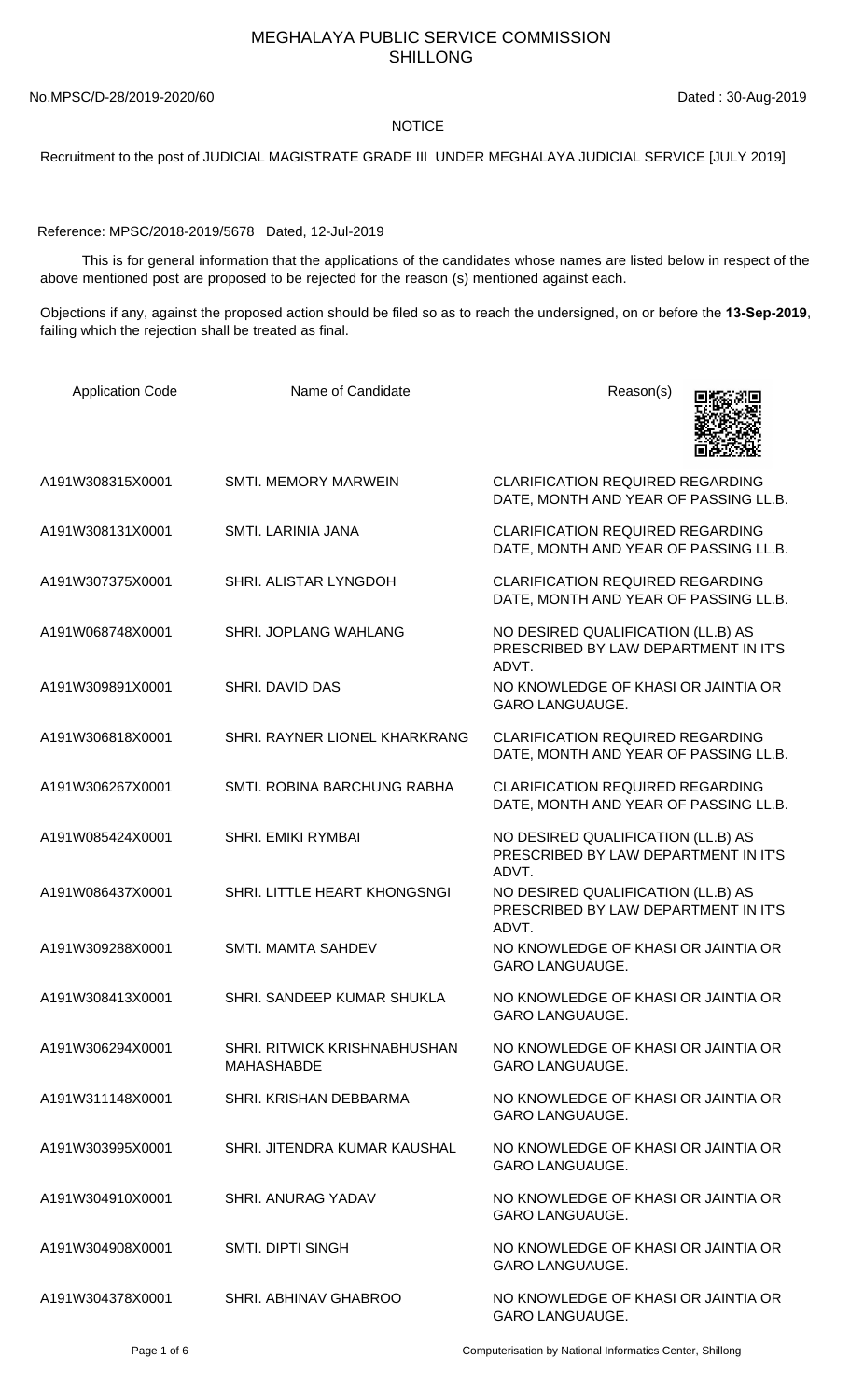| <b>Application Code</b> | Name of Candidate                              | Reason(s)                                                                           |
|-------------------------|------------------------------------------------|-------------------------------------------------------------------------------------|
| A191W311347X0001        | SMTI. DAIAHUNLIN MAWLONG                       | <b>CLARIFICATION REQUIRED REGARDING</b><br>DATE, MONTH AND YEAR OF PASSING LL.B.    |
| A191W303433X0001        | <b>SHRI. SUMEET ROY</b>                        | NO KNOWLEDGE OF KHASI OR JAINTIA OR<br><b>GARO LANGUAUGE.</b>                       |
| A191W035583X0001        | SMTI. GENEVIEVE MOMIN                          | NO DESIRED QUALIFICATION (LL.B) AS<br>PRESCRIBED BY LAW DEPARTMENT IN IT'S<br>ADVT. |
| A191W311258X0001        | SHRI. THREUZINE CH MARAK                       | <b>CLARIFICATION REQUIRED REGARDING</b><br>DATE, MONTH AND YEAR OF PASSING LL.B.    |
| A191W311085X0001        | <b>SHRI. KAMAL KUMAR</b>                       | NO KNOWLEDGE OF KHASI OR JAINTIA OR<br><b>GARO LANGUAUGE.</b>                       |
| A191W038760X0001        | SHRI. SIMON KHARSOHTUN                         | <b>CLARIFICATION REQUIRED REGARDING</b><br>DATE, MONTH AND YEAR OF PASSING LL.B.    |
| A191W311309X0001        | SHRI. REQUIBUS ZAHAN                           | NO KNOWLEDGE OF KHASI OR JAINTIA OR<br><b>GARO LANGUAUGE.</b>                       |
| A191W311179X0001        | SHRI. KYNTIEWBOR KHARBANI                      | <b>CLARIFICATION REQUIRED REGARDING</b><br>DATE, MONTH AND YEAR OF PASSING LL.B.    |
| A191W302153X0001        | SHRI. GAUTAM KUMAR PANDIT                      | NO KNOWLEDGE OF KHASI OR JAINTIA OR<br><b>GARO LANGUAUGE.</b>                       |
| A191W302152X0001        | <b>SHRI. VINAY KUMAR</b>                       | NO KNOWLEDGE OF KHASI OR JAINTIA OR<br><b>GARO LANGUAUGE.</b>                       |
| A191W310881X0001        | <b>SHRI. MAYANK JAGAWANSHI</b>                 | NO KNOWLEDGE OF KHASI OR JAINTIA OR<br><b>GARO LANGUAUGE.</b>                       |
| A191W301696X0001        | <b>SHRI. PYNSKHEMLANG</b><br><b>MARBANIANG</b> | NO DESIRED QUALIFICATION (LL.B) AS<br>PRESCRIBED BY LAW DEPARTMENT IN IT'S<br>ADVT. |
| A191W302173X0001        | SMTI, AMICABLE KHARMYNDAI                      | <b>CLARIFICATION REQUIRED REGARDING</b><br>DATE, MONTH AND YEAR OF PASSING LL.B.    |
| A191W310785X0001        | SHRI. MANGKARA WANSWETT                        | <b>CLARIFICATION REQUIRED REGARDING</b><br>DATE, MONTH AND YEAR OF PASSING LL.B.    |
| A191W310534X0001        | SMTI. CHINGKAME WATRE MOMIN                    | <b>CLARIFICATION REQUIRED REGARDING</b><br>DATE, MONTH AND YEAR OF PASSING LL.B.    |
| A191W302114X0001        | SHRI. CHENANG B SANGMA                         | <b>CLARIFICATION REQUIRED REGARDING</b><br>DATE, MONTH AND YEAR OF PASSING LL.B.    |
| A191W310351X0001        | <b>SMTI. DRISTILIN WARJRI</b>                  | <b>CLARIFICATION REQUIRED REGARDING</b><br>DATE, MONTH AND YEAR OF PASSING LL.B.    |
| A191W302122X0001        | <b>SHRI. RACHIT SHARMA</b>                     | NO KNOWLEDGE OF KHASI OR JAINTIA OR<br><b>GARO LANGUAUGE.</b>                       |
| A191W302267X0001        | SHRI, AMBINAND KHARBUKI                        | NO DESIRED QUALIFICATION (LL.B) AS<br>PRESCRIBED BY LAW DEPARTMENT IN IT'S<br>ADVT. |
| A191W302347X0001        | SHRI. NAZIR AHMED                              | NO DESIRED QUALIFICATION (LL.B) AS<br>PRESCRIBED BY LAW DEPARTMENT IN IT'S<br>ADVT. |
| A191W309512X0001        | <b>SMTI. TAILIN NONGBRI</b>                    | <b>CLARIFICATION REQUIRED REGARDING</b><br>DATE, MONTH AND YEAR OF PASSING LL.B.    |
| A191W310001X0001        | <b>SMTI. CHAARU GAUTAM</b>                     | NO KNOWLEDGE OF KHASI OR JAINTIA OR<br><b>GARO LANGUAUGE.</b>                       |
| A191W309158X0001        | SHRI. AUGUSTINE KHONGWIR                       | <b>CLARIFICATION REQUIRED REGARDING</b><br>DATE, MONTH AND YEAR OF PASSING LL.B.    |
| A191W302450X0001        | SMTI. FARLLAN CHESIA D MARAK                   | <b>CLARIFICATION REQUIRED REGARDING</b><br>DATE, MONTH AND YEAR OF PASSING LL.B.    |

Page 2 of 6 Computerisation by National Informatics Center, Shillong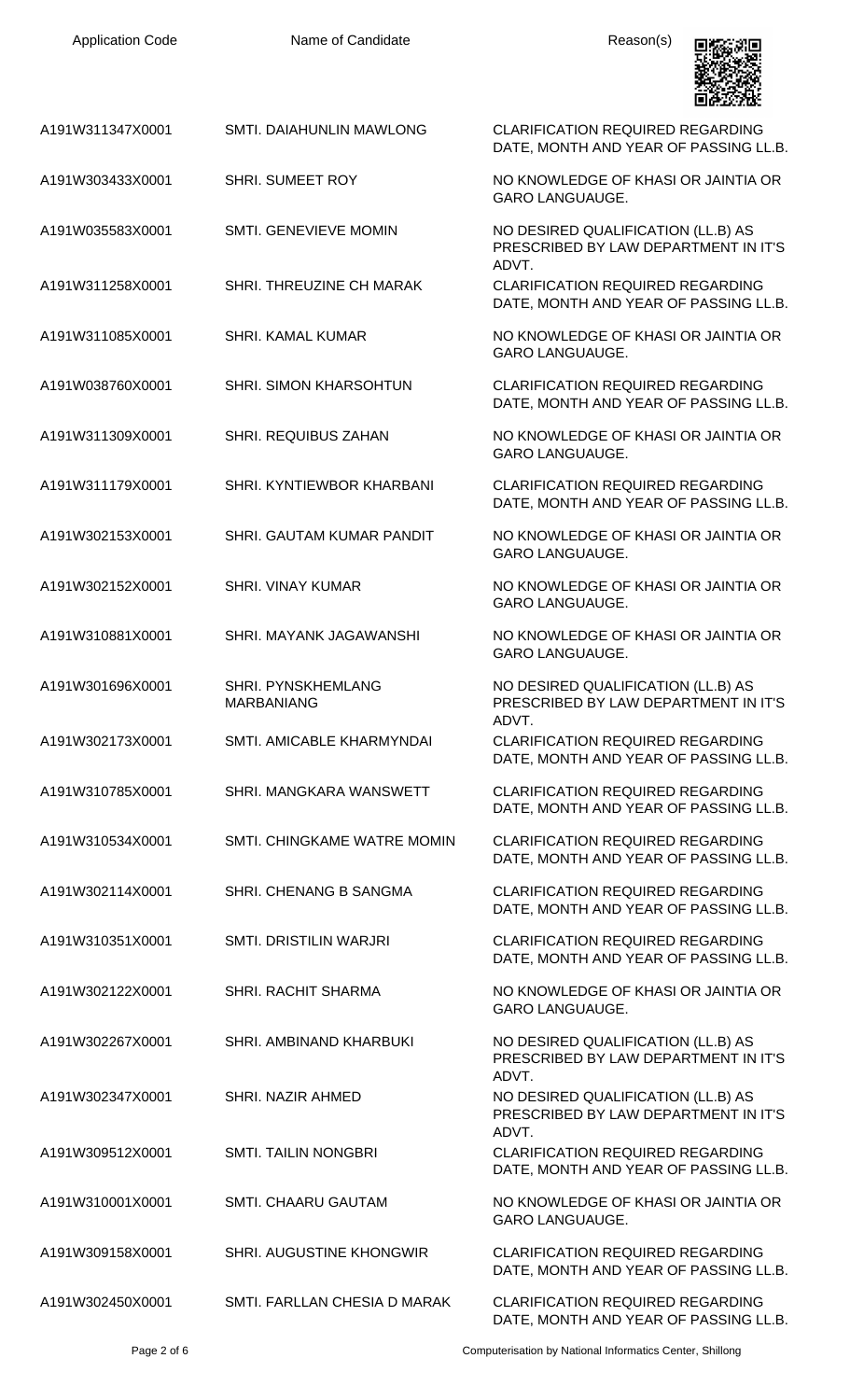| <b>Application Code</b> | Name of Candidate                                | Reason(s)                                                                                     |
|-------------------------|--------------------------------------------------|-----------------------------------------------------------------------------------------------|
| A191W300124X0002        | SHRI. PRATEEK PANDYA                             | NO KNOWLEDGE OF KHASI OR JAINTIA OR<br><b>GARO LANGUAUGE.</b>                                 |
| A191W302318X0002        | SHRI. ARNOLD HAMKRAI T SANGMA                    | <b>CLARIFICATION REQUIRED REGARDING</b><br>DATE, MONTH AND YEAR OF PASSING LL.B.              |
| A191W306042X0002        | <b>SMTI. SANDHYA SINGH</b>                       | NO KNOWLEDGE OF KHASI OR JAINTIA OR<br><b>GARO LANGUAUGE.</b>                                 |
| A191W311180X0002        | SMTI. SAWAKA KYNJING                             | <b>CLARIFICATION REQUIRED REGARDING</b><br>DATE, MONTH AND YEAR OF PASSING LL.B.              |
| A191W301559X0002        | SMTI. CHANCYMAI SYNGKON                          | <b>OVERAGED</b>                                                                               |
| A191W302027X0002        | SHRI. EMBOKLANG WANN                             | NO DESIRED QUALIFICATION (LL.B) AS<br>PRESCRIBED BY LAW DEPARTMENT IN IT'S<br>ADVT.           |
| A191W053368X0002        | SMTI. WAIMAYA LALOO                              | <b>CLARIFICATION REQUIRED REGARDING</b><br>DATE, MONTH AND YEAR OF PASSING LL.B.              |
| A191W309330X0002        | SHRI. TROMYEIGHTFIELD M MARAK                    | UNDERAGED/NO DESIRED QUALIFICATION<br>(LL.B) AS PRESCRIBED BY LAW<br>DEPARTMENT IN IT'S ADVT. |
| A191W077743X0002        | SMTI. PHINJOPHUNLIN MARY<br><b>WARJRI</b>        | NO DESIRED QUALIFICATION (LL.B) AS<br>PRESCRIBED BY LAW DEPARTMENT IN IT'S<br>ADVT.           |
| A191W302478X0002        | SHRI. WALDEN GODFREY RANGAD<br><b>MIHSILL</b>    | <b>CLARIFICATION REQUIRED REGARDING</b><br>DATE, MONTH AND YEAR OF PASSING LL.B.              |
| A191W310115X0003        | <b>SHRI. KITBOKLANG SUNGOH</b>                   | NO DESIRED QUALIFICATION (LL.B) AS<br>PRESCRIBED BY LAW DEPARTMENT IN IT'S<br>ADVT.           |
| A191W303828X0003        | SHRI. SAMIEN J DIENGDOH                          | <b>CLARIFICATION REQUIRED REGARDING</b><br>DATE, MONTH AND YEAR OF PASSING LL.B.              |
| A191W305508X0003        | SMTI. AIDAKOR SHISHA IAWPHNIAW                   | <b>CLARIFICATION REQUIRED REGARDING</b><br>DATE, MONTH AND YEAR OF PASSING LL.B.              |
| A191W308460X0003        | SMTI. SILJINA R MARAK                            | <b>CLARIFICATION REQUIRED REGARDING</b><br>DATE, MONTH AND YEAR OF PASSING LL.B.              |
| A191W056636X0004        | <b>SMTI. IBANTEILANG SUCHIANG</b>                | NO DESIRED QUALIFICATION (LL.B) AS<br>PRESCRIBED BY LAW DEPARTMENT IN IT'S<br>ADVT.           |
| A191W096254X0004        | SMTI. EVA SWEETY KHARJANA                        | NO DESIRED QUALIFICATION (LL.B) AS<br>PRESCRIBED BY LAW DEPARTMENT IN IT'S<br>ADVT.           |
| A191W304954X0004        | <b>SHRI. AMIT BANSAL</b>                         | NO KNOWLEDGE OF KHASI OR JAINTIA OR<br><b>GARO LANGUAUGE.</b>                                 |
| A191W310771X0004        | SHRI. DEBAKANTA DEBBARMA                         | NO KNOWLEDGE OF KHASI OR JAINTIA OR<br><b>GARO LANGUAUGE.</b>                                 |
| A191W301100X0005        | SMTI. SENTILIBEST DKHAR                          | NO DESIRED QUALIFICATION (LL.B) AS<br>PRESCRIBED BY LAW DEPARTMENT IN IT'S                    |
| A191W084989X0005        | SMTI. ANCY DORA SYIEM                            | ADVT.<br>NO DESIRED QUALIFICATION (LL.B) AS<br>PRESCRIBED BY LAW DEPARTMENT IN IT'S           |
| A191W034762X0005        | SMTI. KMENSIMAI HILARIA LYNGDOH<br><b>MYRDON</b> | ADVT.<br>NO DESIRED QUALIFICATION (LL.B) AS<br>PRESCRIBED BY LAW DEPARTMENT IN IT'S<br>ADVT.  |
| A191W309924X0005        | SHRI. DHANJYOTI RABHA                            | <b>CLARIFICATION REQUIRED REGARDING</b><br>DATE, MONTH AND YEAR OF PASSING LL.B.              |
| A191W302075X0005        | SHRI. RAVI SHEKHAR VARSHI                        | NO KNOWLEDGE OF KHASI OR JAINTIA OR<br>GARO LANGUAUGE.                                        |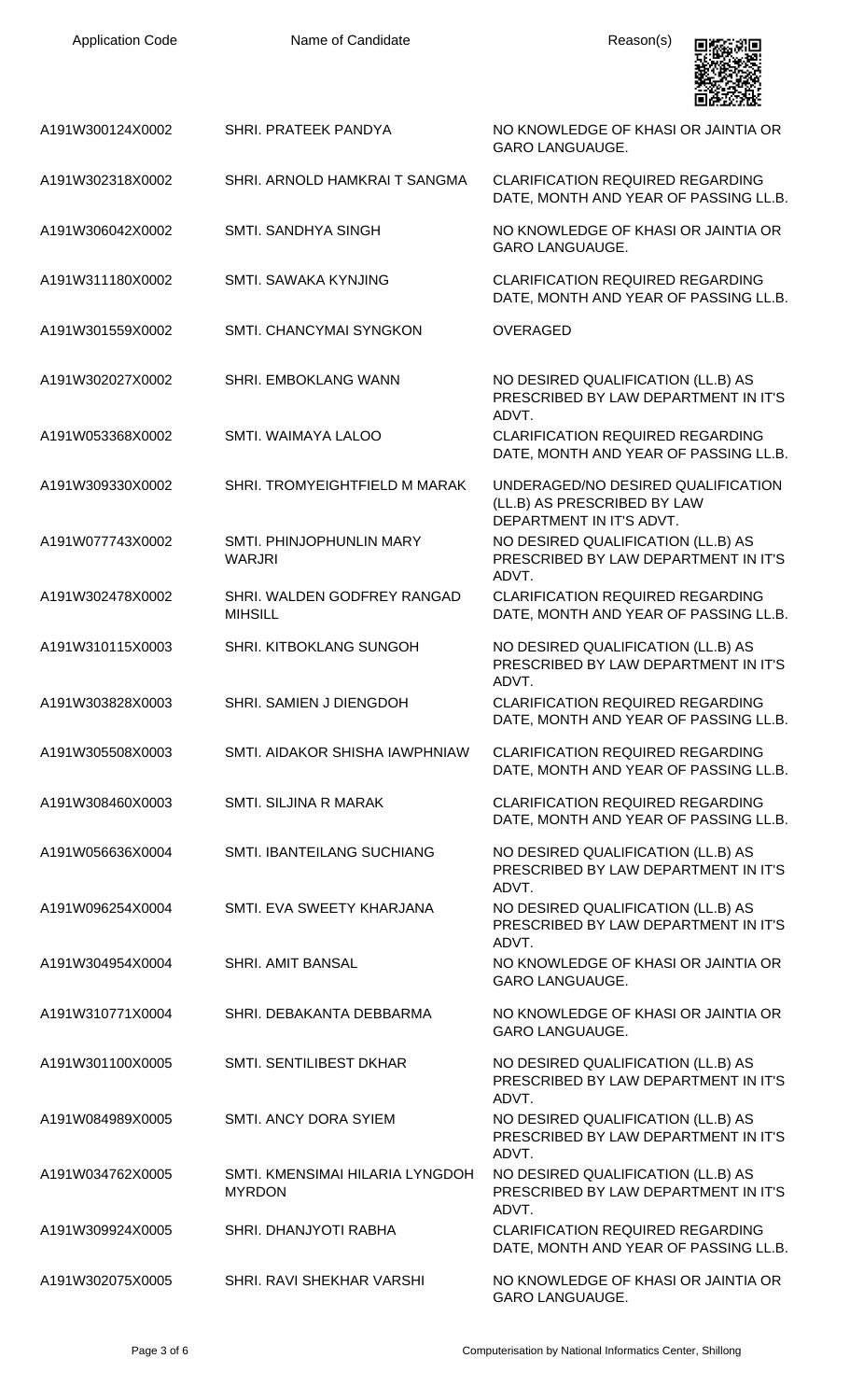| <b>Application Code</b> | Name of Candidate                            | Reason(s)                                                                                    |
|-------------------------|----------------------------------------------|----------------------------------------------------------------------------------------------|
| A191W086980X0005        | SHRI. RIKCHON CH. SANGMA                     | <b>CLARIFICATION REQUIRED REGARDING</b><br>DATE, MONTH AND YEAR OF PASSING LL.B.             |
| A191W085878X0006        | SHRI. FERNANDO DKHAR                         | <b>CLARIFICATION REQUIRED REGARDING</b><br>DATE, MONTH AND YEAR OF PASSING LL.B.             |
| A191W087378X0006        | SHRI. EUSEBIUS KHONGTHOHREM                  | <b>CLARIFICATION REQUIRED REGARDING</b><br>DATE, MONTH AND YEAR OF PASSING LL.B.             |
| A191W308697X0006        | SMTI. NIKITA CHAKMA SAHA                     | NO KNOWLEDGE OF KHASI OR JAINTIA OR<br><b>GARO LANGUAUGE.</b>                                |
| A191W311415X0006        | SMTI. SANJANA BHUTANI                        | NO KNOWLEDGE OF KHASI OR JAINTIA OR<br><b>GARO LANGUAUGE.</b>                                |
| A191W065523X0007        | SHRI. CHEKAM R MARAK                         | <b>CLARIFICATION REQUIRED REGARDING</b><br>DATE, MONTH AND YEAR OF PASSING LL.B.             |
| A191W021447X0008        | <b>SMTI. RIMA DKHAR</b>                      | NO DESIRED QUALIFICATION (LL.B) AS<br>PRESCRIBED BY LAW DEPARTMENT IN IT'S                   |
| A191W081060X0008        | <b>SMTI. BIANCA K MARAK</b>                  | ADVT.<br><b>CLARIFICATION REQUIRED REGARDING</b><br>DATE, MONTH AND YEAR OF PASSING LL.B.    |
| A191W309978X0008        | SHRI. SANT BUX SINGH DUTT                    | NO KNOWLEDGE OF KHASI OR JAINTIA OR<br><b>GARO LANGUAUGE.</b>                                |
| A191W064222X0009        | SMTI. SENGMIKCHI DOKGRE MARAK                | NO DESIRED QUALIFICATION (LL.B) AS<br>PRESCRIBED BY LAW DEPARTMENT IN IT'S<br>ADVT.          |
| A191W029364X0009        | SMTI, BAPHIDAIARISHA JYRWA                   | NO DESIRED QUALIFICATION (LL.B) AS<br>PRESCRIBED BY LAW DEPARTMENT IN IT'S<br>ADVT.          |
| A191W002539X0009        | SMTI. WANDAHUN IRIS RYMBAI                   | NO DESIRED QUALIFICATION (LL.B) AS<br>PRESCRIBED BY LAW DEPARTMENT IN IT'S                   |
| A191W089021X0010        | SMTI. DAFFNEY RANEE                          | ADVT.<br>NO DESIRED QUALIFICATION (LL.B) AS<br>PRESCRIBED BY LAW DEPARTMENT IN IT'S<br>ADVT. |
| A191W016700X0010        | SMTI. RIPYNBHA MAPHI NONGBRI                 | <b>CLARIFICATION REQUIRED REGARDING</b><br>DATE, MONTH AND YEAR OF PASSING LL.B.             |
| A191W056427X0011        | SMTI. MAILINDA LYNSHING                      | NO DESIRED QUALIFICATION (LL.B) AS<br>PRESCRIBED BY LAW DEPARTMENT IN IT'S<br>ADVT.          |
| A191W057615X0011        | SHRI. ARISTOTLE WANN                         | <b>CLARIFICATION REQUIRED REGARDING</b><br>DATE, MONTH AND YEAR OF PASSING LL.B.             |
| A191W013666X0011        | <b>SHRI. CHIGRING S SANGMA</b>               | NO DESIRED QUALIFICATION (LL.B) AS<br>PRESCRIBED BY LAW DEPARTMENT IN IT'S<br>ADVT.          |
| A191W031492X0011        | SHRI. SAURAV KUMAR MR                        | NO DESIRED QUALIFICATION (LL.B) AS<br>PRESCRIBED BY LAW DEPARTMENT IN IT'S                   |
| A191W040365X0012        | <b>SMTI. LUCKY NORA TMUNG</b>                | ADVT.<br>NO DESIRED QUALIFICATION (LL.B) AS<br>PRESCRIBED BY LAW DEPARTMENT IN IT'S<br>ADVT. |
| A191W060795X0013        | <b>SHRI. JIMLINROY TYMPUIN</b>               | NO DESIRED QUALIFICATION (LL.B) AS<br>PRESCRIBED BY LAW DEPARTMENT IN IT'S<br>ADVT.          |
| A191W087218X0014        | <b>SHRI. PAUL ROY PASKE</b>                  | <b>OVERAGED</b>                                                                              |
| A191W067128X0014        | <b>SHRI. HAMILTON KHARBUKI</b>               | NO DESIRED QUALIFICATION (LL.B) AS<br>PRESCRIBED BY LAW DEPARTMENT IN IT'S<br>ADVT.          |
| A191W068672X0014        | SHRI. DONKUPAR LYNGDOH<br><b>MARSHILLONG</b> | NO DESIRED QUALIFICATION (LL.B) AS<br>PRESCRIBED BY LAW DEPARTMENT IN IT'S                   |

ADVT.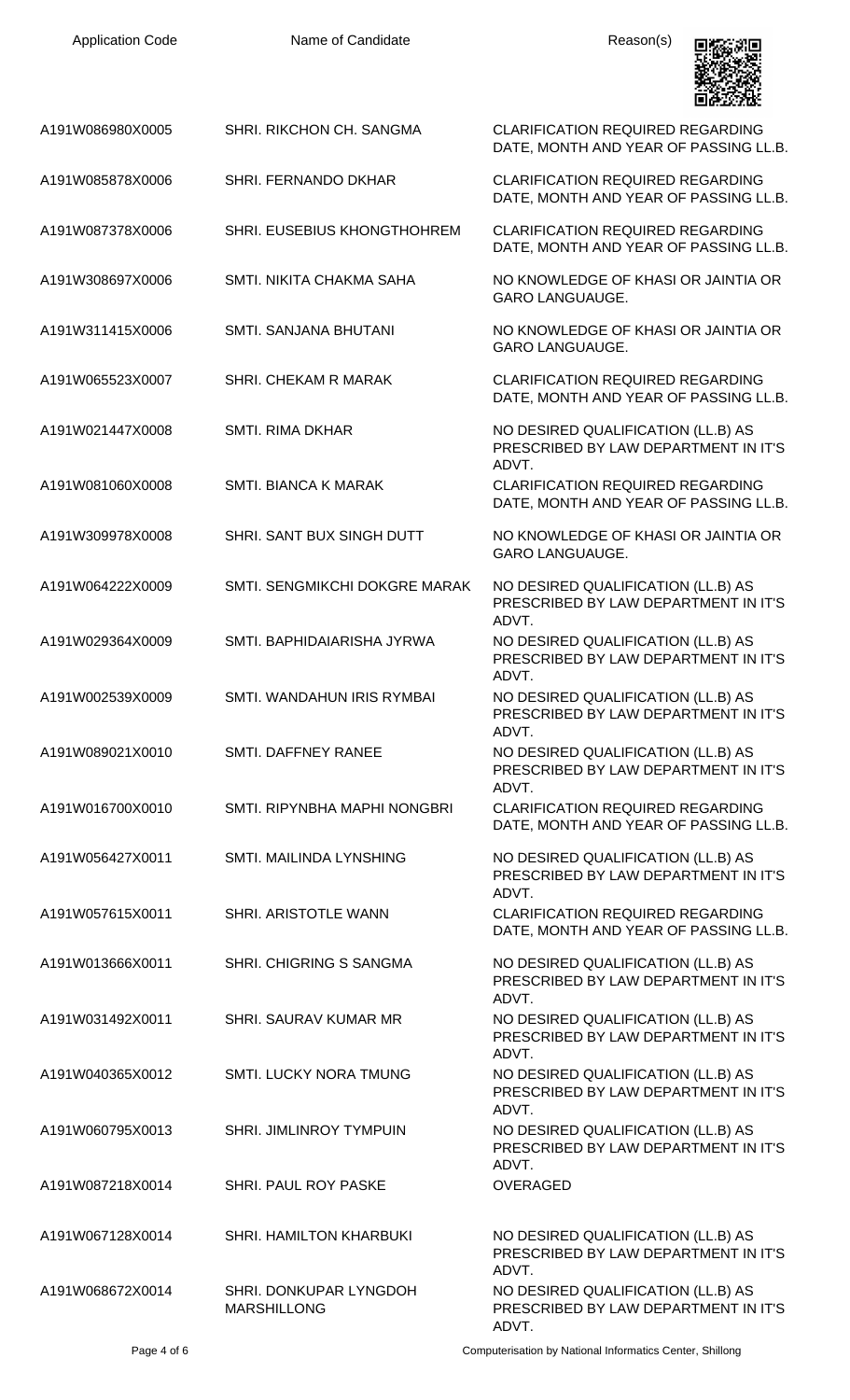| <b>Application Code</b> | Name of Candidate                                       | Reason(s)                                                                           |
|-------------------------|---------------------------------------------------------|-------------------------------------------------------------------------------------|
| A191W086424X0014        | <b>SHRI. TITUS M. MARAK</b>                             | NO DESIRED QUALIFICATION (LL.B) AS<br>PRESCRIBED BY LAW DEPARTMENT IN IT'S<br>ADVT. |
| A191W026382X0014        | SMTI. BADASHISHA MAWRIE                                 | NO DESIRED QUALIFICATION (LL.B) AS<br>PRESCRIBED BY LAW DEPARTMENT IN IT'S<br>ADVT. |
| A191W006112X0014        | SHRI. SKHEMBOR LYNGDOH<br><b>MAWPHLANG</b>              | NO DESIRED QUALIFICATION (LL.B) AS<br>PRESCRIBED BY LAW DEPARTMENT IN IT'S<br>ADVT. |
| A191W021095X0015        | SHRI. BESSMARVIN R. MARAK                               | <b>CLARIFICATION REQUIRED REGARDING</b><br>DATE, MONTH AND YEAR OF PASSING LL.B.    |
| A191W020963X0015        | SMTI. STEFFY A. SANGMA                                  | <b>CLARIFICATION REQUIRED REGARDING</b><br>DATE, MONTH AND YEAR OF PASSING LL.B.    |
| A191W016487X0015        | SMTI. RIYANKA BTHUH                                     | NO DESIRED QUALIFICATION (LL.B) AS<br>PRESCRIBED BY LAW DEPARTMENT IN IT'S<br>ADVT. |
| A191W066986X0015        | <b>SMTI. BIDALIN RANI</b>                               | NO DESIRED QUALIFICATION (LL.B) AS<br>PRESCRIBED BY LAW DEPARTMENT IN IT'S<br>ADVT. |
| A191W065261X0017        | SHRI. LAPHRANGKI KHYRIEM                                | NO DESIRED QUALIFICATION (LL.B) AS<br>PRESCRIBED BY LAW DEPARTMENT IN IT'S<br>ADVT. |
| A191W084799X0017        | SHRI. EXCELBIRTH M SANGMA                               | NO DESIRED QUALIFICATION (LL.B) AS<br>PRESCRIBED BY LAW DEPARTMENT IN IT'S<br>ADVT. |
| A191W033872X0017        | SMTI. MEBADARI BINA                                     | <b>CLARIFICATION REQUIRED REGARDING</b><br>DATE, MONTH AND YEAR OF PASSING LL.B.    |
| A191W037452X0020        | <b>SHRI. RIKTE M SANGMA</b>                             | NO DESIRED QUALIFICATION (LL.B) AS<br>PRESCRIBED BY LAW DEPARTMENT IN IT'S<br>ADVT. |
| A191W064295X0021        | SMTI. CHARITY MARBANIANG                                | NO DESIRED QUALIFICATION (LL.B) AS<br>PRESCRIBED BY LAW DEPARTMENT IN IT'S<br>ADVT. |
| A191W006288X0022        | <b>SMTI, SANKIWAKA MIRACLE</b><br><b>NONGKHLAW</b>      | NO DESIRED QUALIFICATION (LL.B) AS<br>PRESCRIBED BY LAW DEPARTMENT IN IT'S<br>ADVT. |
| A191W010415X0023        | SHRI. JERRY NATHANIALSON<br><b>RYNJAH</b>               | NO DESIRED QUALIFICATION (LL.B) AS<br>PRESCRIBED BY LAW DEPARTMENT IN IT'S<br>ADVT. |
| A191W041903X0024        | SHRI. NULBOKLANG LYNGDOH<br><b>NONGUM</b>               | NO DESIRED QUALIFICATION (LL.B) AS<br>PRESCRIBED BY LAW DEPARTMENT IN IT'S<br>ADVT. |
| A191W041666X0028        | SHRI. CHEANGKAL ADRIEL DALBOT<br><b>SHIRA</b>           | NO DESIRED QUALIFICATION (LL.B) AS<br>PRESCRIBED BY LAW DEPARTMENT IN IT'S<br>ADVT. |
| A191W033050X0029        | <b>SMTI. EMELIA PDIANGHUN</b><br><b>FEEGRADE LYNRAH</b> | NO DESIRED QUALIFICATION (LL.B) AS<br>PRESCRIBED BY LAW DEPARTMENT IN IT'S<br>ADVT. |
| A191W082768X0032        | SMTI. KEVITHA T SANGMA                                  | <b>CLARIFICATION REQUIRED REGARDING</b><br>DATE, MONTH AND YEAR OF PASSING LL.B.    |
| A191W038309X0032        | SMTI. YASMINE CH MARAK                                  | <b>CLARIFICATION REQUIRED REGARDING</b><br>DATE, MONTH AND YEAR OF PASSING LL.B.    |
| A191W012059X0035        | SMTI. HAPPINESS LYNGDOH                                 | NO DESIRED QUALIFICATION (LL.B) AS<br>PRESCRIBED BY LAW DEPARTMENT IN IT'S<br>ADVT. |
| A191W017956X0054        | SMTI. SIEWSPAHLIN KURBAH                                | NO DESIRED QUALIFICATION (LL.B) AS<br>PRESCRIBED BY LAW DEPARTMENT IN IT'S<br>ADVT. |